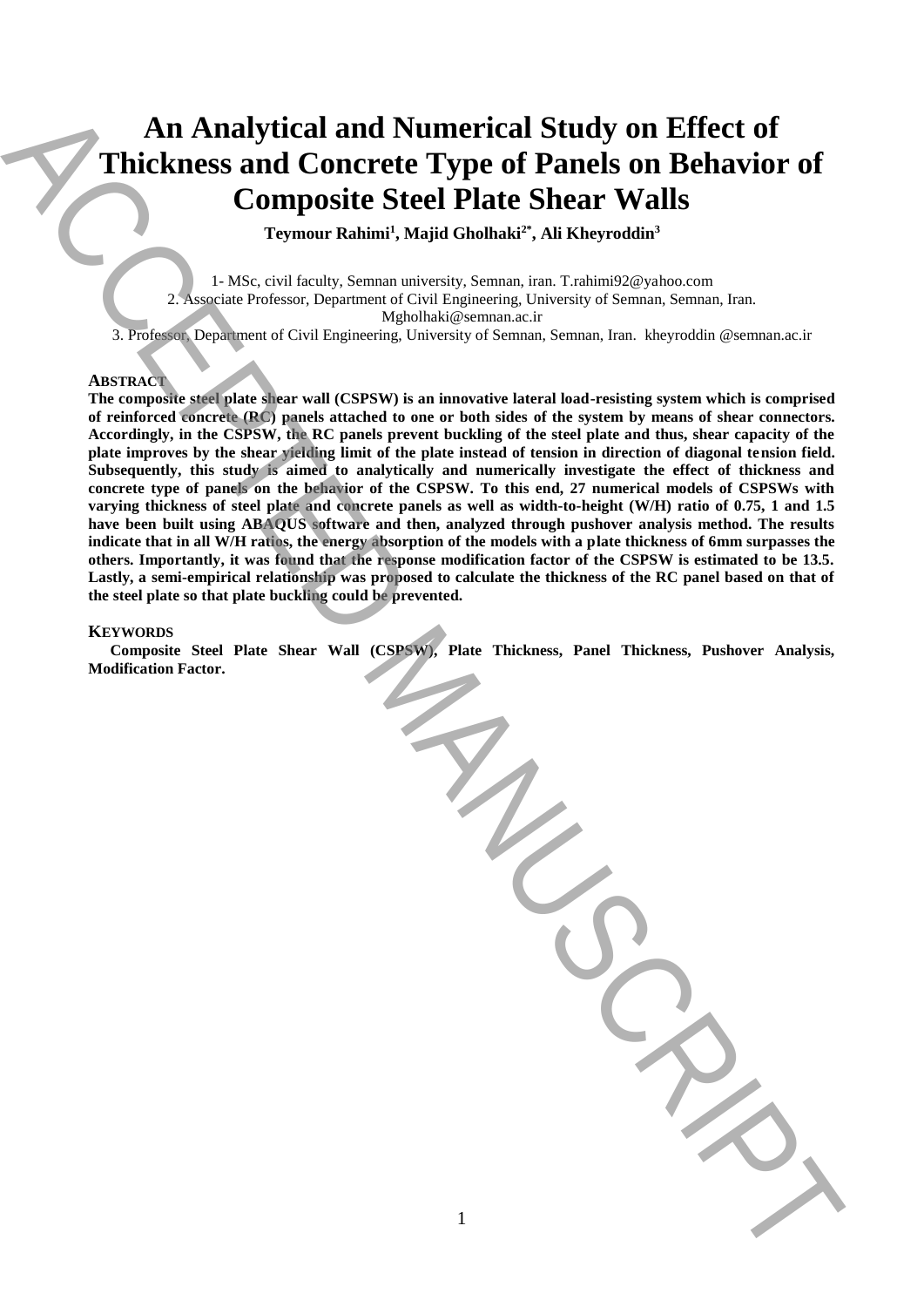# **1. Introduction**

### **2. Methodology**

| 1. Introduction<br>Passive energy dissipation systems have always been<br>one of the most attractive and practical options for<br>reducing the risks of natural disasters. In designing such<br>systems, the general idea is that the energy consuming<br>device or member surrenders to incoming loads earlier<br>than other load-bearing members, thus activating the<br>energy dissipation mechanism and protecting the<br>structure from serious damage [1-3]. Among energy<br>dissipation systems, steel shear wall is mentioned as one<br>of the economically viable options that has a high<br>ability to absorb energy and provide resistance to lateral<br>loads [4-10]. In the initial designs for this wall, high-<br>thickness sheets or high hardeners are used for the steel<br>sheet, in order to prevent the buckling outside the sheet<br>plate before shear yield [11].<br>2. Methodology<br>Table 1 presents the dimensions of sheet and concrete<br>used as well as the length to height ratio of 27 models of<br>composite steel shear walls. In this table, b is the width<br>of the frame, $b / d$ is the ratio of width to height, $t_p$ is the<br>thickness of the sheet and to is the thickness of the<br>concrete cover on the sheet. |                |                              |                                  |                       |                | been used for connection between steel sheet and<br>concrete cover. The number of studs is considered for<br>models with a ratio of 0.75 and 1 equal to 4 and for<br>models with a ratio of 1.5 to 8.<br>Three-dimensional continuous element (S4R) is used to<br>model the steel sheet. This element has the ability to<br>study the behaviors of two thick and thin shells.<br>Three-dimensional elements (C3D8R) are used for<br>concrete coating due to the desire to actually see cracks<br>and deformations, in which longitudinal and transverse<br>reinforcements are defined separately in one layer.<br>The S4R element has six degrees (three transitions and<br>three rotations) of degree of freedom, while the C3D8R<br>element has three degrees of freedom (three degrees of<br>transition). Therefore, a contact element was used to<br>match the middle layer of the steel sheet and the<br>concrete wall. Three-dimensional beam element has<br>been used to model the cutters (bolts). In the beam<br>element, the specifications of the cutting section can be<br>entered into the software.<br>Three-dimensional elements have been used to model<br>the boundary elements in the above system. These<br>elements are able to more accurately estimate stresses<br>and deformations compared to three-dimensional beam |
|------------------------------------------------------------------------------------------------------------------------------------------------------------------------------------------------------------------------------------------------------------------------------------------------------------------------------------------------------------------------------------------------------------------------------------------------------------------------------------------------------------------------------------------------------------------------------------------------------------------------------------------------------------------------------------------------------------------------------------------------------------------------------------------------------------------------------------------------------------------------------------------------------------------------------------------------------------------------------------------------------------------------------------------------------------------------------------------------------------------------------------------------------------------------------------------------------------------------------------------------------------------|----------------|------------------------------|----------------------------------|-----------------------|----------------|----------------------------------------------------------------------------------------------------------------------------------------------------------------------------------------------------------------------------------------------------------------------------------------------------------------------------------------------------------------------------------------------------------------------------------------------------------------------------------------------------------------------------------------------------------------------------------------------------------------------------------------------------------------------------------------------------------------------------------------------------------------------------------------------------------------------------------------------------------------------------------------------------------------------------------------------------------------------------------------------------------------------------------------------------------------------------------------------------------------------------------------------------------------------------------------------------------------------------------------------------------------------------------------------------------------------------------------------|
|                                                                                                                                                                                                                                                                                                                                                                                                                                                                                                                                                                                                                                                                                                                                                                                                                                                                                                                                                                                                                                                                                                                                                                                                                                                                  |                |                              |                                  |                       |                | elements. It is also possible to observe local                                                                                                                                                                                                                                                                                                                                                                                                                                                                                                                                                                                                                                                                                                                                                                                                                                                                                                                                                                                                                                                                                                                                                                                                                                                                                               |
| <b>Table 1: Model specifications</b>                                                                                                                                                                                                                                                                                                                                                                                                                                                                                                                                                                                                                                                                                                                                                                                                                                                                                                                                                                                                                                                                                                                                                                                                                             |                |                              |                                  |                       |                | deformations in a more favorable way in this type of                                                                                                                                                                                                                                                                                                                                                                                                                                                                                                                                                                                                                                                                                                                                                                                                                                                                                                                                                                                                                                                                                                                                                                                                                                                                                         |
| no. model                                                                                                                                                                                                                                                                                                                                                                                                                                                                                                                                                                                                                                                                                                                                                                                                                                                                                                                                                                                                                                                                                                                                                                                                                                                        | $b$ (mm)       | $b\}/d$                      | tp(mm)                           | $tc$ (mm)             |                | element than one-dimensional elements. The beams                                                                                                                                                                                                                                                                                                                                                                                                                                                                                                                                                                                                                                                                                                                                                                                                                                                                                                                                                                                                                                                                                                                                                                                                                                                                                             |
| 1<br>$\overline{c}$                                                                                                                                                                                                                                                                                                                                                                                                                                                                                                                                                                                                                                                                                                                                                                                                                                                                                                                                                                                                                                                                                                                                                                                                                                              | 397.5<br>397.5 | 0.75<br>0.75                 | $\overline{2}$<br>$\overline{4}$ | 20<br>20              |                | were connected to the columns by Merge and the steel<br>sheet was tied to the beams and columns in knots.                                                                                                                                                                                                                                                                                                                                                                                                                                                                                                                                                                                                                                                                                                                                                                                                                                                                                                                                                                                                                                                                                                                                                                                                                                    |
| $\overline{3}$                                                                                                                                                                                                                                                                                                                                                                                                                                                                                                                                                                                                                                                                                                                                                                                                                                                                                                                                                                                                                                                                                                                                                                                                                                                   | 397.5          | 0.75                         | 6                                | 20                    |                |                                                                                                                                                                                                                                                                                                                                                                                                                                                                                                                                                                                                                                                                                                                                                                                                                                                                                                                                                                                                                                                                                                                                                                                                                                                                                                                                              |
| 4                                                                                                                                                                                                                                                                                                                                                                                                                                                                                                                                                                                                                                                                                                                                                                                                                                                                                                                                                                                                                                                                                                                                                                                                                                                                | 397.5          | 0.75                         | $\sqrt{2}$                       | $\overline{30}$       |                |                                                                                                                                                                                                                                                                                                                                                                                                                                                                                                                                                                                                                                                                                                                                                                                                                                                                                                                                                                                                                                                                                                                                                                                                                                                                                                                                              |
| 5                                                                                                                                                                                                                                                                                                                                                                                                                                                                                                                                                                                                                                                                                                                                                                                                                                                                                                                                                                                                                                                                                                                                                                                                                                                                | 397.5          | 0.75                         | $\overline{4}$                   | 30                    |                |                                                                                                                                                                                                                                                                                                                                                                                                                                                                                                                                                                                                                                                                                                                                                                                                                                                                                                                                                                                                                                                                                                                                                                                                                                                                                                                                              |
| 6<br>$\boldsymbol{7}$                                                                                                                                                                                                                                                                                                                                                                                                                                                                                                                                                                                                                                                                                                                                                                                                                                                                                                                                                                                                                                                                                                                                                                                                                                            | 397.5<br>397.5 | 0.75<br>0.75                 | 6<br>$\sqrt{2}$                  | 30<br>50              |                |                                                                                                                                                                                                                                                                                                                                                                                                                                                                                                                                                                                                                                                                                                                                                                                                                                                                                                                                                                                                                                                                                                                                                                                                                                                                                                                                              |
| 8                                                                                                                                                                                                                                                                                                                                                                                                                                                                                                                                                                                                                                                                                                                                                                                                                                                                                                                                                                                                                                                                                                                                                                                                                                                                | 397.5          | 0.75                         | $\overline{4}$                   | 50                    |                |                                                                                                                                                                                                                                                                                                                                                                                                                                                                                                                                                                                                                                                                                                                                                                                                                                                                                                                                                                                                                                                                                                                                                                                                                                                                                                                                              |
| 9                                                                                                                                                                                                                                                                                                                                                                                                                                                                                                                                                                                                                                                                                                                                                                                                                                                                                                                                                                                                                                                                                                                                                                                                                                                                | 397.5          | 0.75                         | 6                                | 50                    |                |                                                                                                                                                                                                                                                                                                                                                                                                                                                                                                                                                                                                                                                                                                                                                                                                                                                                                                                                                                                                                                                                                                                                                                                                                                                                                                                                              |
| $\overline{10}$<br>11                                                                                                                                                                                                                                                                                                                                                                                                                                                                                                                                                                                                                                                                                                                                                                                                                                                                                                                                                                                                                                                                                                                                                                                                                                            | 530<br>530     | $\mathbf{1}$<br>$\mathbf{1}$ | $\overline{c}$                   | $\overline{20}$<br>20 |                |                                                                                                                                                                                                                                                                                                                                                                                                                                                                                                                                                                                                                                                                                                                                                                                                                                                                                                                                                                                                                                                                                                                                                                                                                                                                                                                                              |
| $\overline{12}$                                                                                                                                                                                                                                                                                                                                                                                                                                                                                                                                                                                                                                                                                                                                                                                                                                                                                                                                                                                                                                                                                                                                                                                                                                                  | 530            | 1                            | 4<br>6                           | $\overline{20}$       |                |                                                                                                                                                                                                                                                                                                                                                                                                                                                                                                                                                                                                                                                                                                                                                                                                                                                                                                                                                                                                                                                                                                                                                                                                                                                                                                                                              |
| 13                                                                                                                                                                                                                                                                                                                                                                                                                                                                                                                                                                                                                                                                                                                                                                                                                                                                                                                                                                                                                                                                                                                                                                                                                                                               | 530            | $\,1\,$                      | 2                                | 30                    |                |                                                                                                                                                                                                                                                                                                                                                                                                                                                                                                                                                                                                                                                                                                                                                                                                                                                                                                                                                                                                                                                                                                                                                                                                                                                                                                                                              |
| 14                                                                                                                                                                                                                                                                                                                                                                                                                                                                                                                                                                                                                                                                                                                                                                                                                                                                                                                                                                                                                                                                                                                                                                                                                                                               | 530            | $\mathbf{1}$                 | $\overline{4}$                   | $\overline{30}$       |                |                                                                                                                                                                                                                                                                                                                                                                                                                                                                                                                                                                                                                                                                                                                                                                                                                                                                                                                                                                                                                                                                                                                                                                                                                                                                                                                                              |
| 15                                                                                                                                                                                                                                                                                                                                                                                                                                                                                                                                                                                                                                                                                                                                                                                                                                                                                                                                                                                                                                                                                                                                                                                                                                                               | 530            | $\mathbf{1}$                 | 6                                | 30                    |                | Fig 1: Boundary conditions of model floor trapping<br>and loading method                                                                                                                                                                                                                                                                                                                                                                                                                                                                                                                                                                                                                                                                                                                                                                                                                                                                                                                                                                                                                                                                                                                                                                                                                                                                     |
| 16<br>17                                                                                                                                                                                                                                                                                                                                                                                                                                                                                                                                                                                                                                                                                                                                                                                                                                                                                                                                                                                                                                                                                                                                                                                                                                                         | 530<br>530     | $\mathbf{1}$<br>1            | 2<br>4                           | $\overline{50}$<br>50 |                |                                                                                                                                                                                                                                                                                                                                                                                                                                                                                                                                                                                                                                                                                                                                                                                                                                                                                                                                                                                                                                                                                                                                                                                                                                                                                                                                              |
| 18                                                                                                                                                                                                                                                                                                                                                                                                                                                                                                                                                                                                                                                                                                                                                                                                                                                                                                                                                                                                                                                                                                                                                                                                                                                               | 530            | 1                            | 6                                | $\overline{50}$       |                | 3. Results and Discussion                                                                                                                                                                                                                                                                                                                                                                                                                                                                                                                                                                                                                                                                                                                                                                                                                                                                                                                                                                                                                                                                                                                                                                                                                                                                                                                    |
| 19                                                                                                                                                                                                                                                                                                                                                                                                                                                                                                                                                                                                                                                                                                                                                                                                                                                                                                                                                                                                                                                                                                                                                                                                                                                               | 795            | $\overline{1.5}$             | $\overline{c}$                   | 20                    |                | Figure 2 shows the base-shear displacement diagram                                                                                                                                                                                                                                                                                                                                                                                                                                                                                                                                                                                                                                                                                                                                                                                                                                                                                                                                                                                                                                                                                                                                                                                                                                                                                           |
| 20                                                                                                                                                                                                                                                                                                                                                                                                                                                                                                                                                                                                                                                                                                                                                                                                                                                                                                                                                                                                                                                                                                                                                                                                                                                               | 795            | 1.5                          | $\overline{4}$                   | 20                    |                | of the 9 models of the first group ( $b/d = 0.75$ ). As can                                                                                                                                                                                                                                                                                                                                                                                                                                                                                                                                                                                                                                                                                                                                                                                                                                                                                                                                                                                                                                                                                                                                                                                                                                                                                  |
| 21<br>22                                                                                                                                                                                                                                                                                                                                                                                                                                                                                                                                                                                                                                                                                                                                                                                                                                                                                                                                                                                                                                                                                                                                                                                                                                                         | 795<br>795     | 1.5<br>1.5                   | 6<br>2                           | $20\,$<br>30          |                | be seen, the energy absorption in models 3, 6 and 9                                                                                                                                                                                                                                                                                                                                                                                                                                                                                                                                                                                                                                                                                                                                                                                                                                                                                                                                                                                                                                                                                                                                                                                                                                                                                          |
| 23                                                                                                                                                                                                                                                                                                                                                                                                                                                                                                                                                                                                                                                                                                                                                                                                                                                                                                                                                                                                                                                                                                                                                                                                                                                               | 795            | $1.5$                        | $\overline{4}$                   | 30                    |                | (with a sheet thickness of 6 mm) is higher than other                                                                                                                                                                                                                                                                                                                                                                                                                                                                                                                                                                                                                                                                                                                                                                                                                                                                                                                                                                                                                                                                                                                                                                                                                                                                                        |
| 24                                                                                                                                                                                                                                                                                                                                                                                                                                                                                                                                                                                                                                                                                                                                                                                                                                                                                                                                                                                                                                                                                                                                                                                                                                                               | 795            | 1.5                          | 6                                | 30                    |                | models. Also, by keeping the thickness of the sheet<br>constant and changing the thickness of the concrete,                                                                                                                                                                                                                                                                                                                                                                                                                                                                                                                                                                                                                                                                                                                                                                                                                                                                                                                                                                                                                                                                                                                                                                                                                                  |
| 25                                                                                                                                                                                                                                                                                                                                                                                                                                                                                                                                                                                                                                                                                                                                                                                                                                                                                                                                                                                                                                                                                                                                                                                                                                                               | 795            | 1.5                          | $\mathbf{2}$                     | 50                    |                | there is no noticeable change in the incremental load                                                                                                                                                                                                                                                                                                                                                                                                                                                                                                                                                                                                                                                                                                                                                                                                                                                                                                                                                                                                                                                                                                                                                                                                                                                                                        |
| 26                                                                                                                                                                                                                                                                                                                                                                                                                                                                                                                                                                                                                                                                                                                                                                                                                                                                                                                                                                                                                                                                                                                                                                                                                                                               | 795            | 1.5                          | 4                                | 50                    |                | diagram. In fact, it can be concluded that changing the                                                                                                                                                                                                                                                                                                                                                                                                                                                                                                                                                                                                                                                                                                                                                                                                                                                                                                                                                                                                                                                                                                                                                                                                                                                                                      |
| $27\,$                                                                                                                                                                                                                                                                                                                                                                                                                                                                                                                                                                                                                                                                                                                                                                                                                                                                                                                                                                                                                                                                                                                                                                                                                                                           | 795            | 1.5                          | 6                                | 50                    |                | thickness of concrete will not affect the bearing capacity                                                                                                                                                                                                                                                                                                                                                                                                                                                                                                                                                                                                                                                                                                                                                                                                                                                                                                                                                                                                                                                                                                                                                                                                                                                                                   |
| It should be noted that the height of all models is 530<br>mm, which is equal to the laboratory model.<br>According to the figure 1, it is inserted 3 times to the<br>end of the models and the bottom of the model is<br>modeled. Bolt element with a diameter of 20 mm has                                                                                                                                                                                                                                                                                                                                                                                                                                                                                                                                                                                                                                                                                                                                                                                                                                                                                                                                                                                     |                |                              |                                  |                       | $\overline{2}$ | of the structural model. As can be seen, due to the fact<br>that the concrete cover is far from the members of the<br>beam and column and only prevents the buckling of the<br>sheet, so it has no effect on the bearing capacity of the<br>frame. The highest coefficient of behavior is related to                                                                                                                                                                                                                                                                                                                                                                                                                                                                                                                                                                                                                                                                                                                                                                                                                                                                                                                                                                                                                                         |
|                                                                                                                                                                                                                                                                                                                                                                                                                                                                                                                                                                                                                                                                                                                                                                                                                                                                                                                                                                                                                                                                                                                                                                                                                                                                  |                |                              |                                  |                       |                |                                                                                                                                                                                                                                                                                                                                                                                                                                                                                                                                                                                                                                                                                                                                                                                                                                                                                                                                                                                                                                                                                                                                                                                                                                                                                                                                              |



**Fig 1: Boundary conditions of model floor trapping and loading method**

# **3. Results and Discussion**